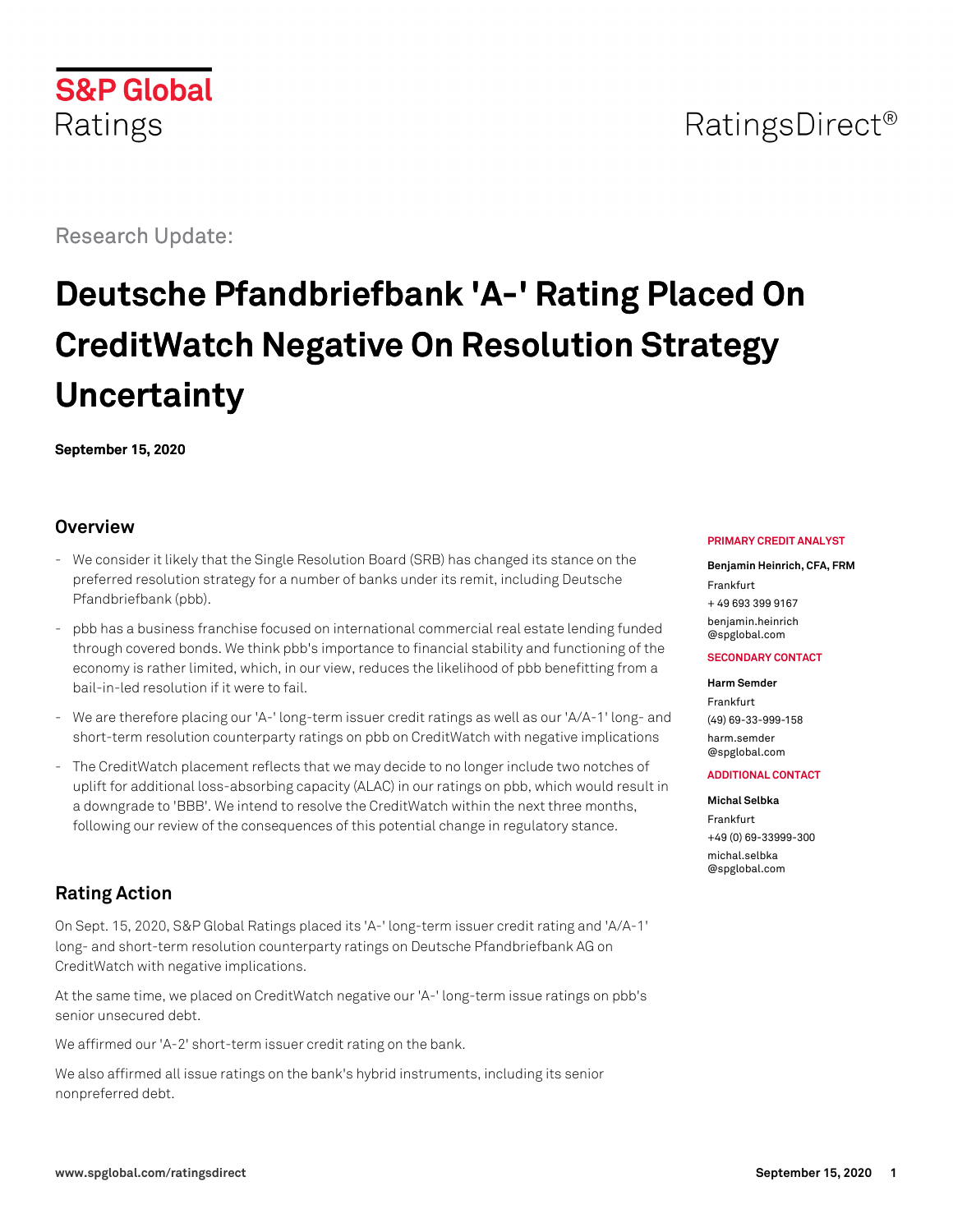### **Rationale**

We consider it likely that the SRB has changed its preferred resolution strategy for a number of banks under its remit, including pbb. As a result, we consider it possible that the SRB would decide for insolvency proceedings if pbb failed. This diverges from our current base case under which the bank would be subject to a bail-in-led resolution that ensures full and timely payment to all senior preferred creditors.

The SRB reviews regularly and on an event-related basis the preliminary public interest assessment (PIA) for each bank under its remit. The PIA is the key determinant of whether the SRB would likely use resolution powers if that bank fails, and so the preferred resolution strategy and the appropriate bail-in buffer requirement for the bank (also known as the minimum requirement for own funds and eligible liabilities [MREL]). While a bank might be sizeable, the PIA focuses on aspects such as whether the bank provides services that are critical to the functioning of the economy, its reliance on insured deposits, and its interconnectedness with the broader financial system. Banks that do not pass the PIA are likely to be liquidated if they fail.

We recently placed our ratings on pbb's German peer Hamburg Commercial Bank (HCOB) on CreditWatch with negative implications after the SRB lowered its MREL requirement to 6.1% of total liabilities and own funds (TLOF) from 8.4% (see "Hamburg Commercial Bank 'BBB/A-2' Ratings Placed On CreditWatch Negative On Resolution Strategy Uncertainty," published Aug. 27, 2020, on RatingsDirect). We saw this MREL revision as a likely consequence of a revised PIA. While pbb is a larger institution than HCOB (with total assets of €61 billion at end-June 2020), we note strong similarities between them. Both are predominantly wholesale-funded, lending-focused institutions with few insured deposits, and neither provides current accounts or payment services. pbb's franchise is focused on providing lending to the commercial real estate market to a large extent funded by covered bonds.

In line with other issuers, pbb does not publish its MREL requirement, but currently targets at least 8% of TLOF. While it has not announced a significant revision to its MREL, we consider it possible. If so, this suggests that pbb might not benefit from a bail-in-led resolution or a meaningful recapitalization if it were to fail.

If this is the case, we are very likely to remove ALAC uplift in the ratings on pbb. ALAC uplift reflects the existence of a substantial bail-in buffer as well as our view that the associated resolution strategy would likely ensure full and timely payment on the bank's senior preferred obligations.

We will review pbb's ALAC eligibility and any implications from a potential change in the regulatory stance over the coming weeks. We acknowledge that pbb today has a sizable MREL ratio of about 14% of TLOF, mainly due to a retroactive German law implemented on Jan. 1, 2017, that turned certain long-term standard senior unsecured bonds into subordinated instruments in a resolution and liquidation scenario. This translates into a ratio of the bank's ALAC to S&P Global Ratings' risk-weighted assets of above 20%, and even without any new issuances, it will remain well above our 8% threshold for a two-notch uplift over the next two years. We will consider whether, irrespective of the preliminary PIA, the existence of a high available subordinated buffer could influence the resolution authorities' actions if the bank failed.

Additionally, we will continue to monitor the possible impact on the bank from the current unsupportive economy in Germany and the bank's other main markets, including the U.S. in the wake of COVID-19 (see "Negative Rating Actions Taken On Multiple German Banks On Deepening COVID-19 Downside Risks," published April 23, 2020). In our view, pbb has so far demonstrated resilience against difficult operating conditions in its main markets in Europe and the U.S. In the first six months of 2020, it reported higher net loan loss provisions of €70 million that led to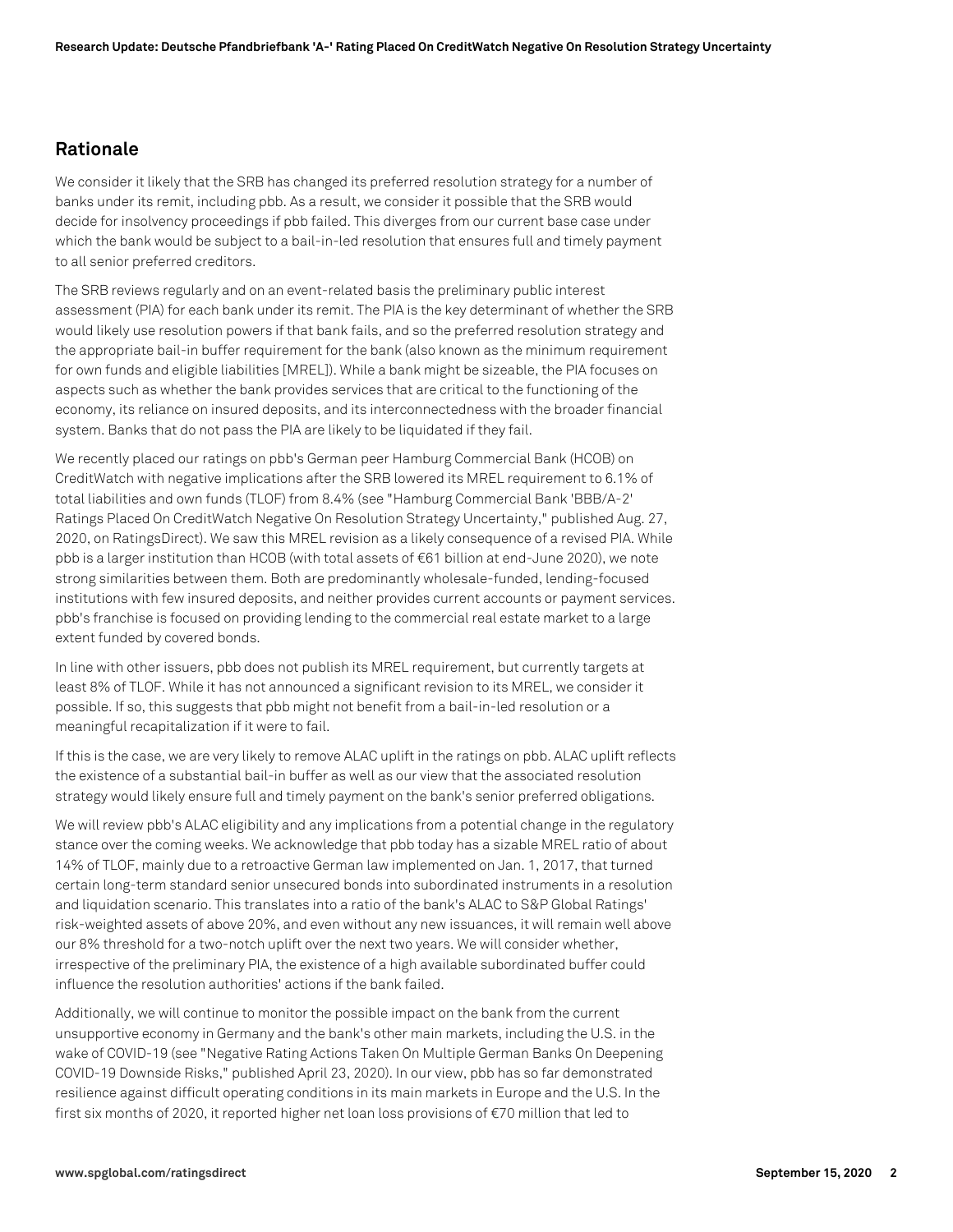pre-tax profit declining to €31 million from €117 million one year ago. We expect moderate further loss provisioning over the second half of the year, but not to the extent that it would impair our 'bbb' assessment of pbb's stand-alone credit profile (SACP). However, we also note relatively higher single-name concentrations intrinsic with its business model that could yet lead to material losses. We expect the full extent of credit losses in its commercial real estate portfolio may only materialize in 2021.

In our base case, we expect our risk-adjusted capital (RAC) ratio for the bank will remain comfortably above 10% over the coming two years, also supported by pbb's removal of the dividend proposal in line with the European Central Bank's recommendation. In our view, this provides a further buffer to absorb increases in credit losses.

If we remove the two-notch ALAC uplift in the ratings on pbb, this would result in the long-term issuer credit rating dropping to 'BBB' from 'A-', in line with our 'bbb' assessment of its SACP. We would also lower our ratings on pbb's senior preferred instruments, but not our ratings on its hybrid instruments including senior subordinated debt, since they are derived from the SACP.

## **CreditWatch**

We expect to resolve the CreditWatch within the next three months, once we conclude our review of pbb's ALAC eligibility and any implications from a potential change in the SRB's regulatory stance.

We would very likely lower the 'A-' long-term ratings by two notches to 'BBB' and withdraw the 'A/A-1' resolution counterparty ratings if we conclude that pbb would not be targeted for a bail-in-led resolution that ensures full and timely payment to all senior preferred creditors.

We would affirm the current ratings if we conclude that a bail-in-led resolution is the most likely scenario if the bank failed.

## **Ratings Score Snapshot**

|                             | To               | From            |
|-----------------------------|------------------|-----------------|
| <b>Issuer Credit Rating</b> | A-/Watch Neg/A-2 | A-/Negative/A-2 |
| <b>SACP</b>                 | bbb              | bbb             |
| Anchor                      | $a-$             | $a-$            |
| Business position           | Weak $(-2)$      | Weak $(-2)$     |
| Capital and earnings        | Strong $(+1)$    | $Strong(+1)$    |
| Risk position               | Moderate (-1)    | Moderate (-1)   |
| Funding and                 | Average and (0)  | Average and (0) |
| Liquidity                   | Adequate         | Adequate        |
| Support                     | $(+2)$           | $(+2)$          |
| ALAC support                | $(+2)$           | $(+2)$          |
| <b>GRE</b> support          | (0)              | (0)             |
| Group support               | (0)              | (0)             |
| Government support          | (0)              | (0)             |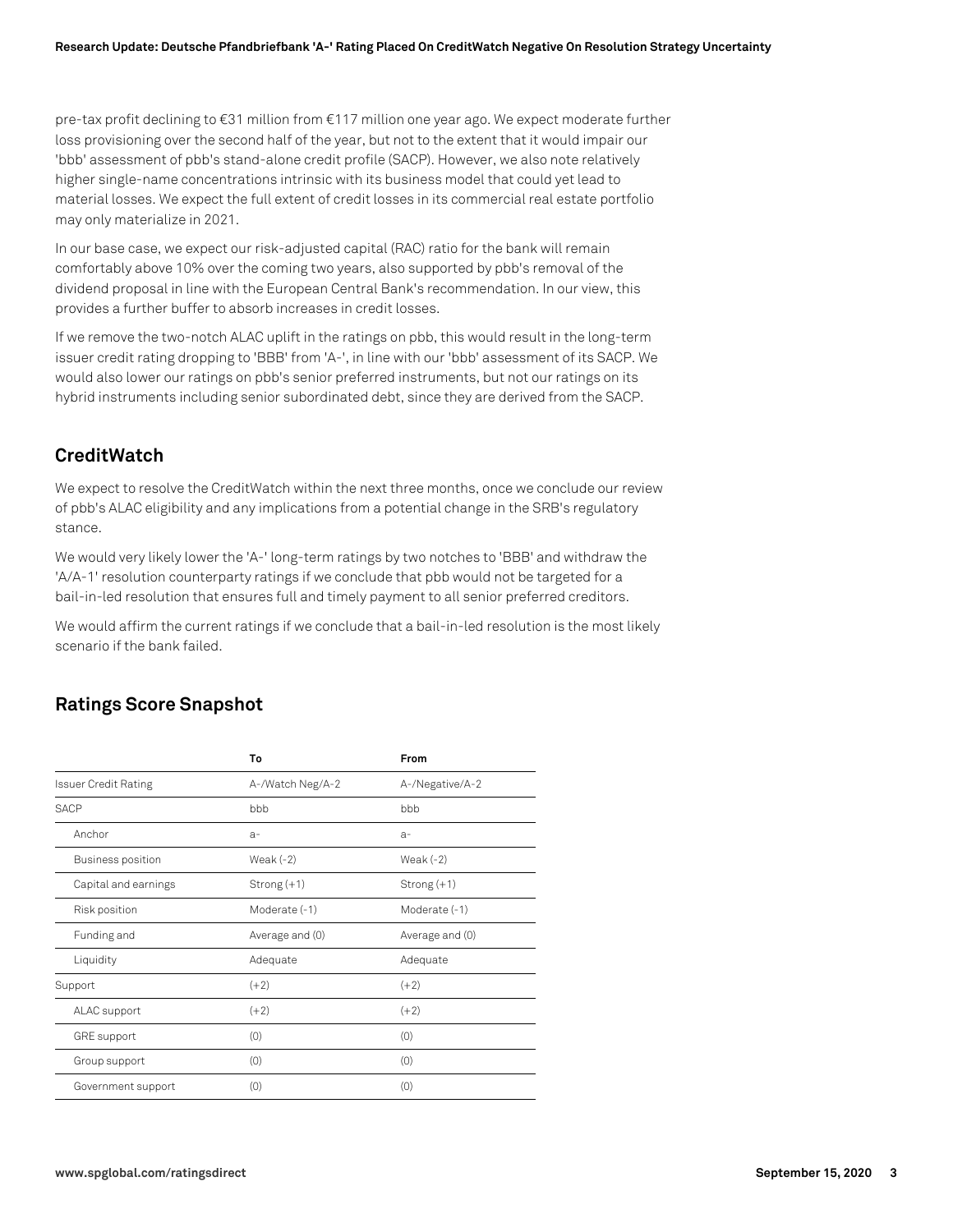|                    | Го | From |
|--------------------|----|------|
| Additional factors | U. | U,   |

SACP--Stand-alone credit profile. ALAC--Additional loss-absorbing capacity. GRE--Government-related entity.

## **Related Criteria**

- General Criteria: Hybrid Capital: Methodology And Assumptions, July 1, 2019
- General Criteria: Group Rating Methodology, July 1, 2019
- Criteria | Financial Institutions | General: Methodology For Assigning Financial Institution Resolution Counterparty Ratings, April 19, 2018
- Criteria | Financial Institutions | General: Risk-Adjusted Capital Framework Methodology, July 20, 2017
- General Criteria: Methodology For Linking Long-Term And Short-Term Ratings, April 7, 2017
- Criteria | Financial Institutions | Banks: Bank Rating Methodology And Assumptions: Additional Loss-Absorbing Capacity, April 27, 2015
- Criteria | Financial Institutions | Banks: Quantitative Metrics For Rating Banks Globally: Methodology And Assumptions, July 17, 2013
- Criteria | Financial Institutions | Banks: Banking Industry Country Risk Assessment Methodology And Assumptions, Nov. 9, 2011
- Criteria | Financial Institutions | Banks: Banks: Rating Methodology And Assumptions, Nov. 9, 2011

## **Related Research**

- Hamburg Commercial Bank 'BBB/A-2' Ratings Placed On CreditWatch Negative On Resolution Strategy Uncertainty, Aug. 27, 2020
- Negative Rating Actions Taken On Multiple German Banks On Deepening COVID-19 Downside Risks, April 23, 2020

## **Ratings List**

#### **Ratings Affirmed; CreditWatch/Outlook Action**

|                                       | Т٥                               | <b>From</b> |
|---------------------------------------|----------------------------------|-------------|
| Deutsche Pfandbriefbank AG            |                                  |             |
| Issuer Credit Rating                  | A-/Watch Neg/A-2 A-/Negative/A-2 |             |
| <b>Resolution Counterparty Rating</b> | A/Watch Neg/A-1 A/--/A-1         |             |
| Senior Unsecured                      | A-/Watch Neg                     | А-          |
| Senior Subordinated                   | BBB-                             |             |
| Subordinated                          | $BR+$                            |             |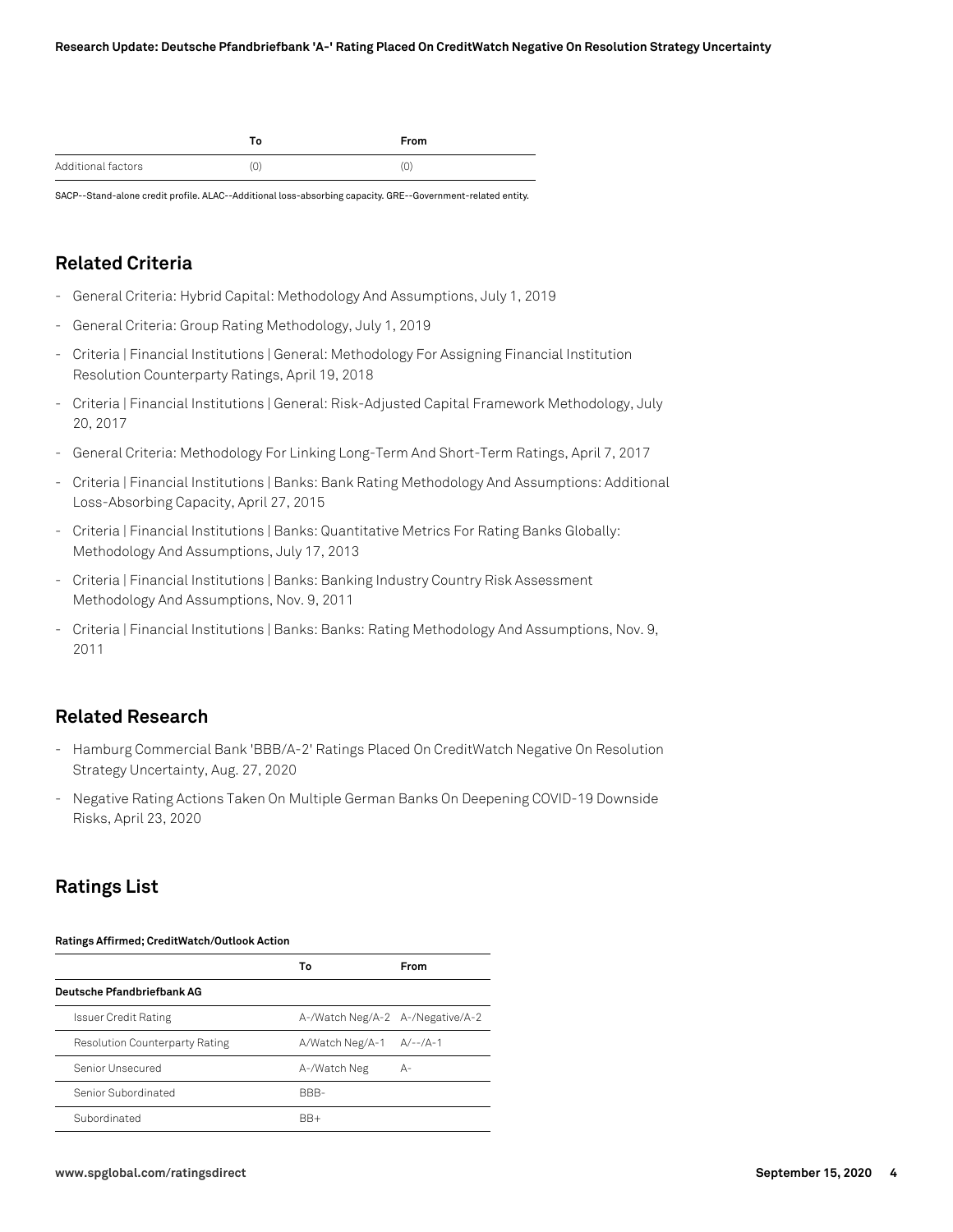#### **Ratings Affirmed; CreditWatch/Outlook Action**

|                     | Т٥    | From |
|---------------------|-------|------|
| Junior Subordinated | RR-   |      |
| Commercial Paper    | $A-2$ |      |

Certain terms used in this report, particularly certain adjectives used to express our view on rating relevant factors, have specific meanings ascribed to them in our criteria, and should therefore be read in conjunction with such criteria. Please see Ratings Criteria at www.standardandpoors.com for further information. A description of each of S&P Global Ratings' rating categories is contained in "S&P Global Ratings Definitions" at https://www.standardandpoors.com/en\_US/web/guest/article/-/view/sourceId/504352 Complete ratings information is available to subscribers of RatingsDirect at www.capitaliq.com. All ratings affected by this rating action can be found on S&P Global Ratings' public website at www.standardandpoors.com. Use the Ratings search box located in the left column. Alternatively, call one of the following S&P Global Ratings numbers: Client Support Europe (44) 20-7176-7176; London Press Office (44) 20-7176-3605; Paris (33) 1-4420-6708; Frankfurt (49) 69-33-999-225; Stockholm (46) 8-440-5914; or Moscow 7 (495) 783-4009.